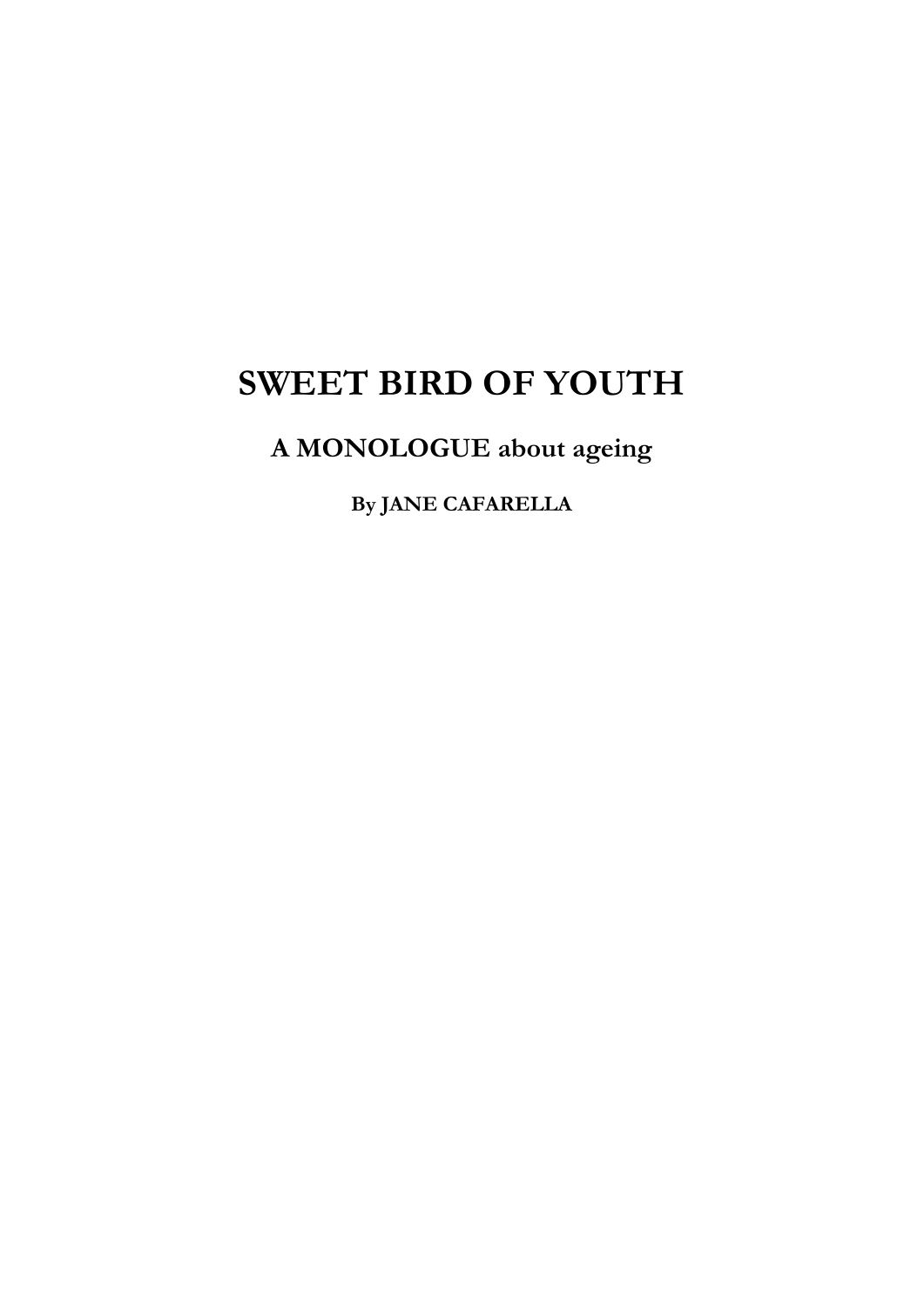*Time: The present. SUE, 60, is talking to her neighbor (unseen) who is turning 40 and has dropped in to borrow some birthday candles. Beside Sue is a folder of papers and a box of birthday candles.*

No problem at all! *(She puts the folder aside.* I was just catching up on some paperwork.

*(Picking up the box of candles)* I keep them in a little box in the back of the pantry. Here you go. *(She counts four candles from the box).* One for every decade.

Oh, You're a spring chicken! I felt exactly the same way at your age. We all do. I wrote a poem about it. I thought you might like it – a little birthday gift. You wanna hear it? It's kind of a Hallmark alternative.

*She reads.*

.

TURNING FORTY CAN BE FUN, BUT IF YOU GET THE BLUES, BE THANKFUL YOU'RE NOT FORTY-ONE - THAT REALLY IS BAD NEWS!

FORTY-ONE'S A NOTHING AGE THERE'S NOTHING TO COMMEND IT. YOU'RE JUST A LITTLE CLOSER TO THE YEAR IN WHICH YOU'LL END IT.

NO ONE GIVES A PARTY. NO ONE GIVES A FUCK! YOU'RE JUST A LITTLE OLDER, AND IT'S JUST YOUR ROTTEN LUCK!

IT'S THE SAME FOR EVER AFTER - FORTY-TWO, THREE, FOUR AND FIVE. SO, STOP COUNTING ALL THOSE GREY HAIRS, AND BE GRATEFUL YOU'RE ALIVE.

SO HAVE A HAPPY BIRTHDAY, AND DON'T EVEN SHED A TEAR. BECAUSE TODAY YOU'RE ONLY FORTY - BUT YOU'RE FORTY-ONE NEXT YEAR!

I'm glad you're laughing. I gave a copy to my brother-in-law when he turned 40. I haven't heard from since. You have to laugh, don't you?

I was 29 when I wrote it. Forty seemed so old! Back then, almost everyone I knew was older than me. They represented the past. I represented the future.

The future came pretty quickly. I wrote another poem when I turned 50. You wanna hear it? *(She takes the poem from the folder.)*

TURNING FIFTY CAN BE FUN BUT IF YOU'RE FEELING SAD BE GRATEFUL YOU'RE NOT FIFTY-ONE THAT'S ALMOST TWICE AS BAD!

*Sweet Bird of Youth – A monologue*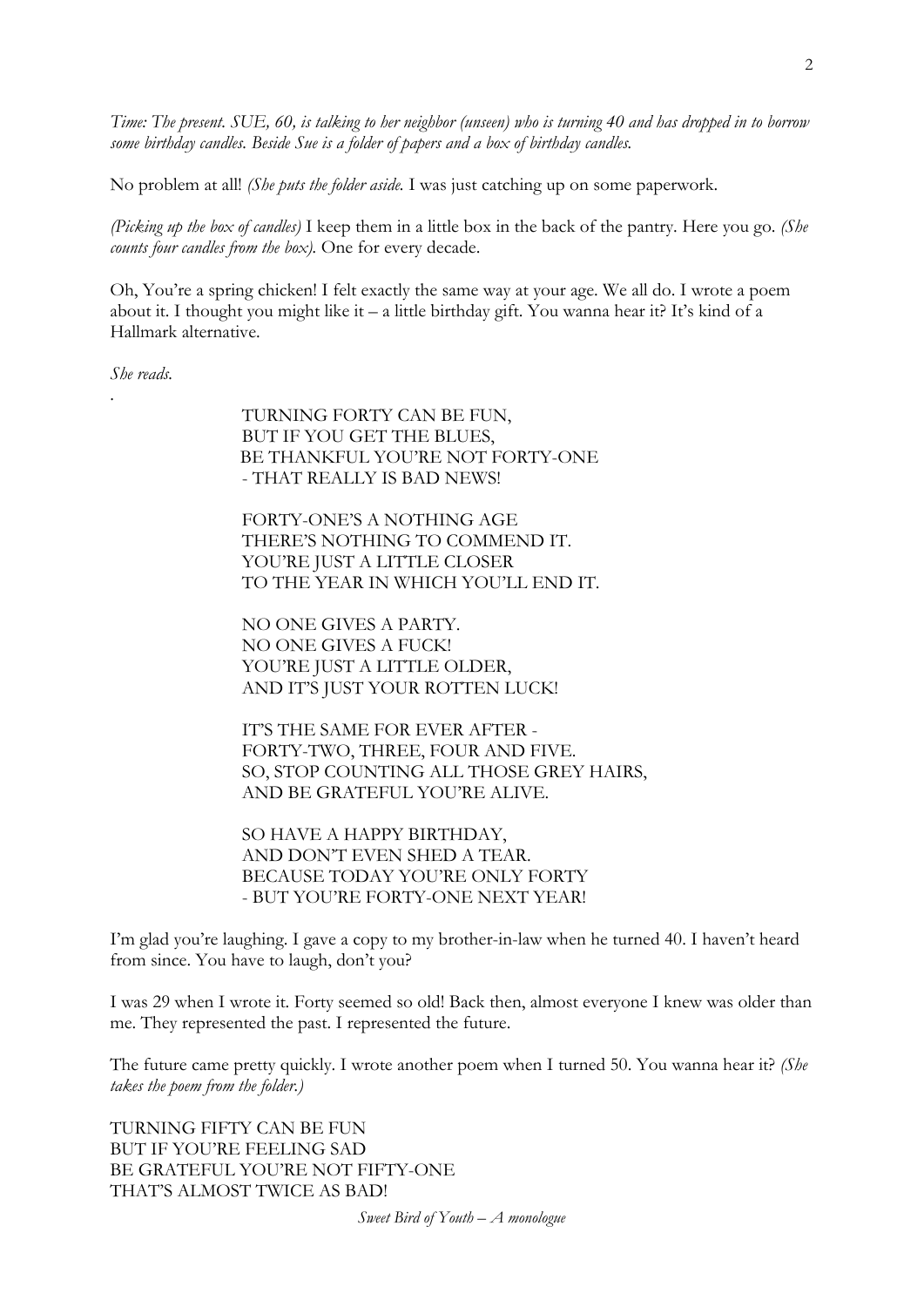FIFTY-ONE'S A ROTTEN AGE THERE'S NO CAUSE TO DEFEND IT YOUR BODY STARTS TO FALL APART AND IT COSTS A MINT TO MEND IT.

NO ONE GIVES A GIVES A PARTY NO ONE GIVES A STUFF AND NO ONE WANTS TO JOIN YOU WHEN YOU'RE SWIMMING IN THE BUFF

AND LOOKING IN THE MIRROR IS NO LONGER ANY FUN COZ THE PERSON STARING BACK AT YOU LOOKS JUST LIKE YOUR MUM!

SO, STOP WISHING YOUR WERE FORTY AND LIVE YOUR LIFE INSTEAD DO ALL YOU'VE EVER WANTED BECAUSE TOMORROW YOU'LL BE DEAD!

*Beat.*

Still here.

It's my birthday today, too. (*She counts out six candles, with satisfaction*.) One for each decade.

A party? No! Just a cake. Julia Child once said a party without a cake is just a meeting. These days I just want the cake.

No presents either. You spend the first 50 years collecting stuff and the next 50 throwing it all out. I'm just going out to lunch with a friend.

No. *(Sadly)* Steve died five years ago. Heart attack. I'll see the kids next weekend. They're so busy.

I wrote another poem. I think you'll like it. *(Shyly)* I'm having my first anthology published next month.

*She reads.*

SWEET BIRD OF YOUTH I MISS YOU A LITTLE MY SKIN IS TOO DRY MY HAIR DULL AND BRITTLE

BUT PLEASE, DON'T FLY BACK TO THE NEST BECAUSE, I ADMIT I'M ENJOYING THE REST

NO MORE WORRYING ABOUT HOW I LOOK NO ONE'S LOOKING

*Sweet Bird of Youth – A monologue*